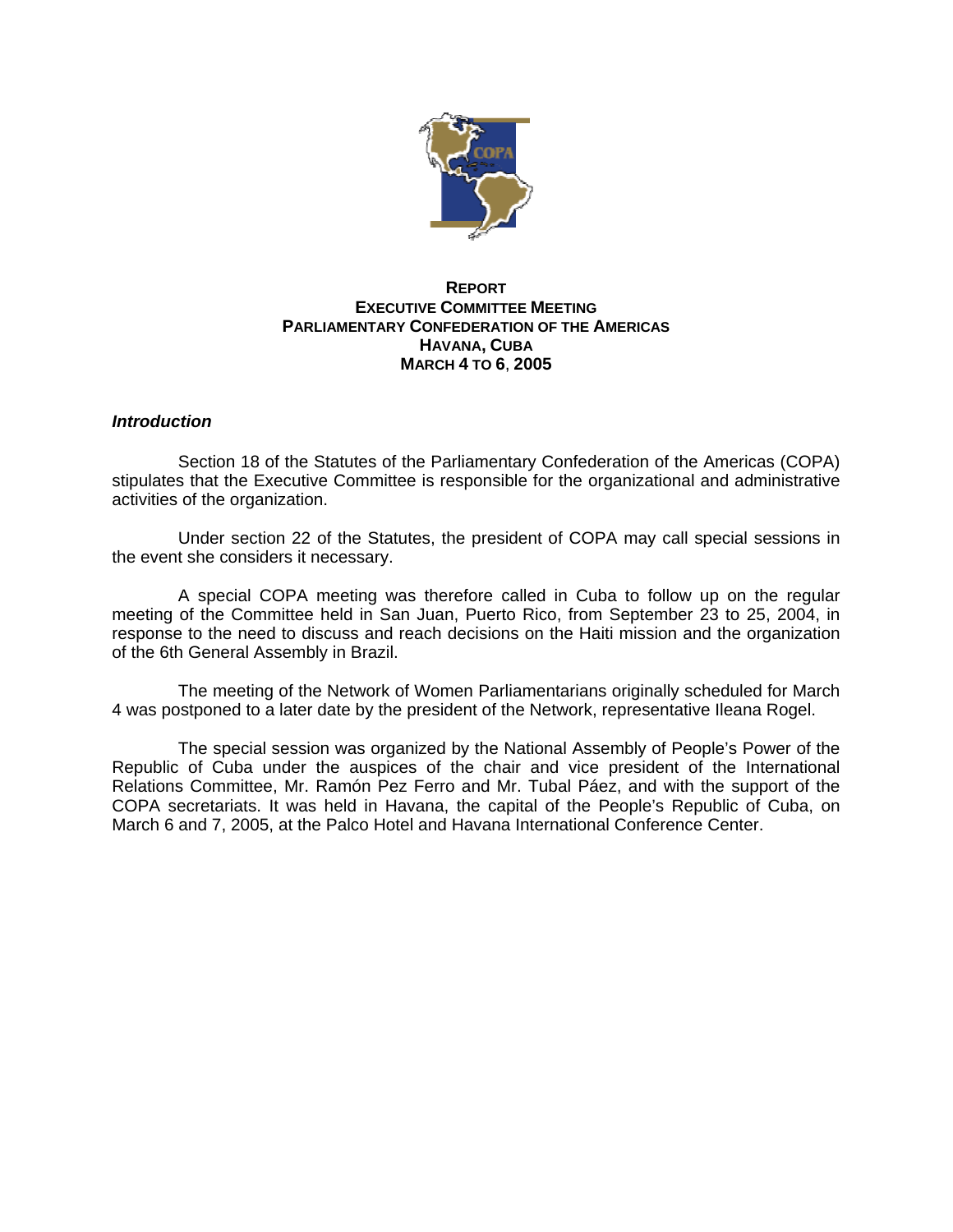## *Participants*

Forty parliamentarians from six nations of the Americas attended the sessions: Argentina, Brazil, Canada, Cuba, El Salvador, and Mexico.

The participants were:

Maria José Maninha (Brazil); Martha Hilda González (Mexico); Pierre Moreau (Québec); Ramón Pez Ferro (Cuba); Tubal Páez (Cuba); Edda Evangelina Acuña (Argentina); Miguel Di Salvo (Argentina); Mirta Rubini (Argentina); J. Rafael Machucaz (El Salvador); Izidro Acaballero (El Salvador); Humberto Centeno (El Salvador); Nelson Garcia (El Salvador); Guillermo Olmos Capilla (El Salvador); Fatima Houda-Pepin (Québec); Claude Boucher (Québec); Felipe B. Almaraz Calderón (Mexico); Víctor Humberto Benítez Treviño (Mexico); Maria Mercedes Colín Guadarrama (Mexico); Oscar González Pereda (Mexico); Cesar Santos Cantú (Mexico); Carlos Martín Jimenez Macías (Mexico); Juan Manoel Veja Rayet (Mexico); Jose Antonio Cabello Gil (Mexico); Aracely Escalante Jasso (Mexico); Letícia Gutierrez Corona (Mexico); Maria das Graças de Matos (Brazil); Orlando Fantazzini Neto (Brazil); Ivan Valente (Brazil); Edson Ezequiel (Brazil); Maria Aparecida Gama Loureiro (Brazil); José Maria Ferreira (Brazil); Sebastião Leal Júnior (Brazil); José Cardoso Távora (Brazil); Nilson Mourão (Brazil); Flora Izabel Rodrigues Cardoso (Brazil); Kleber Eulálio (Brazil); Wasny de Roure (Brazil); et Veira Reis (Brazil).

# *Agenda*

The agenda of the special Executive Committee meeting was as follows:

#### PROGRAM

| March 4      | Arrival of Executive Committee member parliamentarians and other<br>participants at José Marti International Airport, Havana, Cuba.<br>Transfer to Palco Hotel, the event venue.                                                                                                               |
|--------------|------------------------------------------------------------------------------------------------------------------------------------------------------------------------------------------------------------------------------------------------------------------------------------------------|
| March 5      |                                                                                                                                                                                                                                                                                                |
| 8 a.m.       | <b>Breakfast</b><br>Registration                                                                                                                                                                                                                                                               |
| 9 a.m.       | <b>Meeting of COPA Executive Committee</b><br>Attendance and quorum<br>➤<br>➤<br>Word of welcome by Ricardo Alarcón de Quesada, president of<br>the National Assembly of People's Power of the Republic of Cuba<br>Speech by Deputy Maria José Da Conceição Maninha, president<br>➤<br>of COPA |
| 10 a.m.      | <b>Break</b>                                                                                                                                                                                                                                                                                   |
| $10:15$ a.m. | Resumption of meeting<br>Appointment of Martha Hilda Calderón as executive secretary of<br>➤<br><b>COPA</b>                                                                                                                                                                                    |
|              | Report by the COPA president on the humanitarian policy<br>➤<br>mission to Haiti                                                                                                                                                                                                               |
|              | $\blacktriangleright$<br>Remarks by the COPA president regarding COPA attendance at<br>the Parliamentary Conference on the WTO in Brussels, Belgium<br>Proposal to amend COPA statutes<br>≻                                                                                                    |
|              | $\blacktriangleright$<br>Presentation of COPA activity program for 2005                                                                                                                                                                                                                        |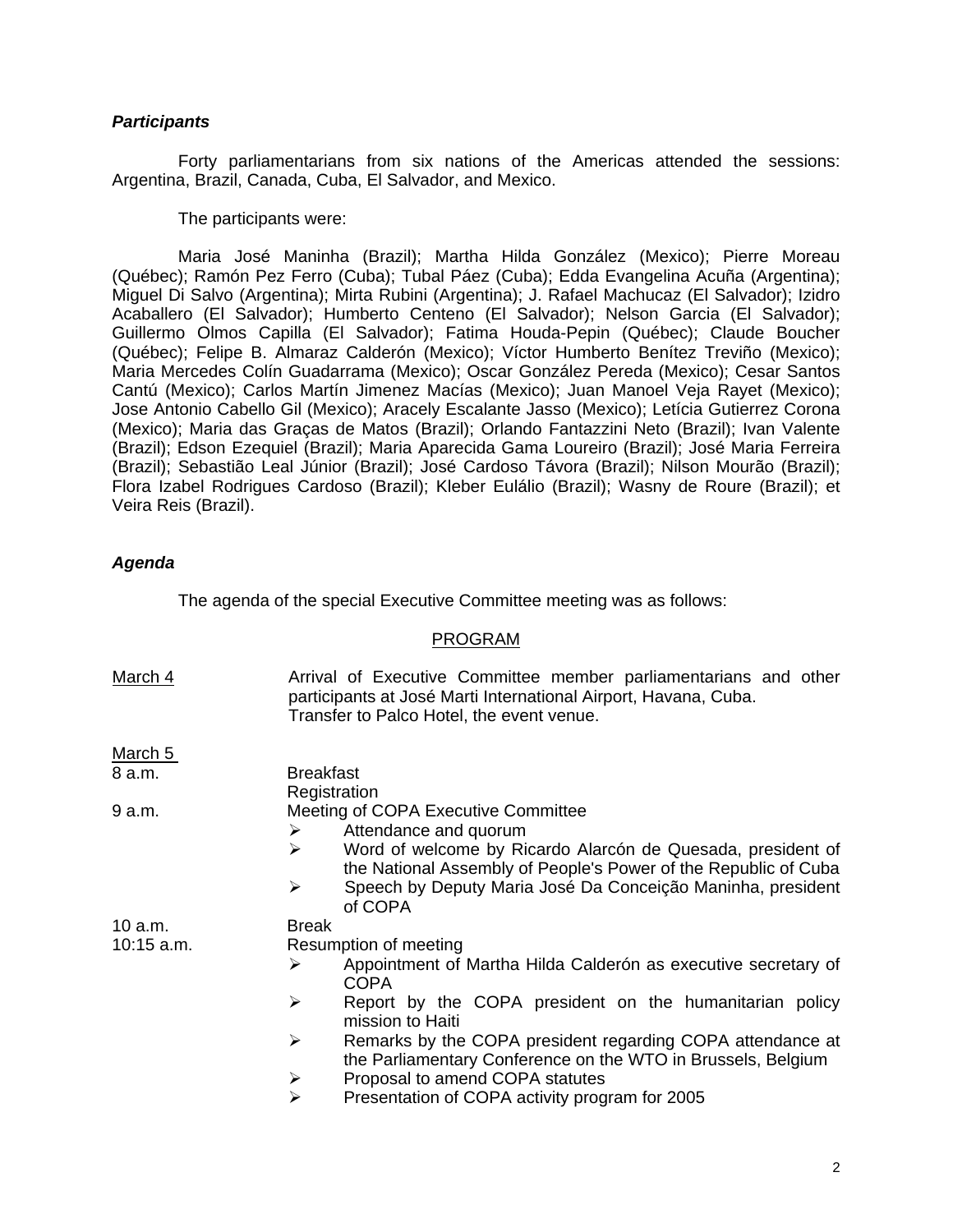| 2 p.m.  | Lunch hosted by the president of COPA                                                                                                             |
|---------|---------------------------------------------------------------------------------------------------------------------------------------------------|
| 4 p.m.  | Resumption of meeting                                                                                                                             |
|         | Presentation of work program in preparation for the 6th COPA<br>➤<br>General Assembly, which will be held in May 2005 in Foz do<br>Iguaçu, Brazil |
|         | Adoption of documents and resolutions<br>➤                                                                                                        |
|         | <b>General business</b><br>↘                                                                                                                      |
| 8 p.m.  | Dinner hosted by the National Assembly of People's Power of the<br>Republic of Cuba                                                               |
| March 6 |                                                                                                                                                   |
| 8 a.m.  | <b>Breakfast</b>                                                                                                                                  |
| 9a.m.   | Meeting of the president with the three COPA secretaries                                                                                          |
| 12 h    | Adjournment                                                                                                                                       |
| March 7 |                                                                                                                                                   |
| ALL DAY | Departure of participants                                                                                                                         |

# *Proceedings*

### *March 5*

The president of COPA opened the meeting by introducing participants and presenting the agenda, and expressed her satisfaction at holding the event in Havana. The president of the Cuban National Assembly of People's Power, Ricardo Alarcón de Quesada, then welcomed COPA Executive Committee members. He noted the importance of the meeting for Cuba and commented briefly on the country's international, social, and economic relations, expressing confidence in the future of these relations and wishing COPA success in its initiatives.

After these greetings, the president proceeded with analysis and approval of the Report on the COPA Good Offices Mission to Haiti, which took place from November 12 to 15, 2004. The president called upon Mr. Joelson Dias, a human rights lawyer who advised the mission and helped draft the report, to present a summary of the document. He noted that the social, economic, and political situation in Haiti had left a strong impression on COPA delegates and reiterated the need for COPA to take concrete action in cooperation with the appropriate authorities and international organizations. Proposals for action are the subject of a resolution entitled "The crisis in Haiti and the forging of a peaceful and lasting solution for the country's full political stabilization and socioeconomic recovery."

The delegations from Mexico, Québec, El Salvador, and Brazil agreed on the need for a resolution, but were unable to agree on the content. The main area of contention, raised primarily by the Québec delegation, concerned points 7, 8, and 14 of the resolution regarding funding and international technical assistance to Haiti, the organization of free elections in 2005, and the country's socioeconomic recovery. The Salvadorian delegation noted that the resolution legitimized Haitian authorities by attributing them unwarranted jurisdiction and authority.

The Mexican delegation suggested that COPA set up a permanent electoral observation mission to Haiti; that the Haitian issue be raised at the 6th COPA General Assembly by inviting authorities and experts to make a presentation; and that the resolution focus more specifically on the pacification of existing conflicts.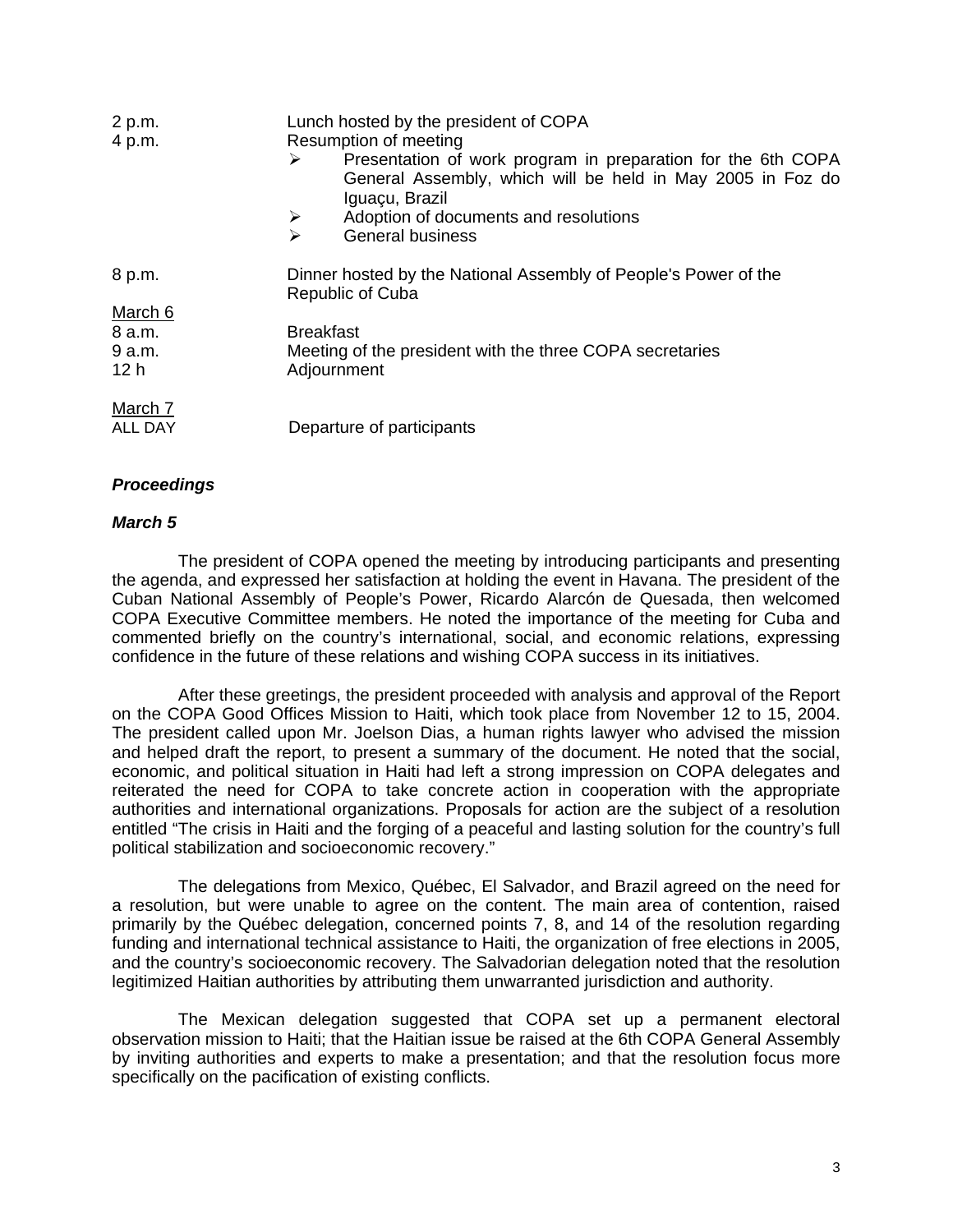After numerous attempts to reach agreement, a committee made up of members of the Brazilian, Mexican, and Quebec delegations was struck to draft a consensus resolution under the coordination of Brazilian deputy Orlando Fantazzini. . Once ready, the new text is to be submitted to the 6th COPA General Assembly in Foz do Iguaçu, Brazil, for adoption.

Once this point of order concerning the Haitian mission was resolved, the assembly proceeded with the reading of the Report on COPA's attendance at the Parliamentary Conference on the WTO organized by the Inter-Parliamentary Union (IPU) in Brussels, Belgium, from November 24 to 26, 2004. The report, drafted by COPA president Maria José Maninha and COPA member parliamentarians Edson Ezequiel, Ivan Valente, Feu Rosa, and Orlando Fantazinni, was read by Mr. Ezequiel. After a largely diplomatic and not particularly incisive overview of the Conference that noted its declared support for the WTO process and legitimization of WTO policy, the representative declared that the COPA delegation had presented a parallel document to the final declaration stressing such issues as the importance of agriculture talks for member state economic development and growth, concerns over agricultural subsidies, and the need for mechanisms designed to reduce the imbalance between the industrialized and developing nations by promoting and protecting the interests of poorer countries. The Conference noted the preoccupation of the rich nations with trade in services and intellectual property issues. Lastly, the representative emphasized that the event had provided COPA with an outstanding opportunity to participate in discussions and that major advances had been made compared to the preceding WTO meeting in Cancun.

The next item on the agenda was a discussion of proposed amendments to articles 7, 14, 19, and 27 of the COPA Statutes. A consensus was reached.

The president then presented the program of COPA events and activities for the first half of 2005, notably a visit to the Mexican and Dominican parliaments in April and participation in the activities of various international parliamentary organizations and federations, including the 6th FIPA Plenary Assembly in May, and the Latin American Parliament and IPU General Assembly in April.

After the lunch at the Palco Hotel restaurant hosted by the COPA president, the work schedule for the 6th COPA General Assembly in Foz do Iguaçu, Brazil, in May 2005 was presented. The president stressed the need for COPA Executive Committee members and Secretariats to promote the event in their respective countries. The Canadian delegation suggested a change to the General Assembly program that would enable the COPA standing committees to meet on two afternoons. The Brazilian delegation announced that it would distribute a paper entitled "Public International Migration Policies" at the event, and that the NGO Parliamentarians for Global Action (PGA) would organize an information meeting on the International Criminal Tribunal. Participants also accepted the suggestion of the Mexican delegation to hold a special commission on federalism at the General Assembly with state and provincial parliaments. UNALE, NCSL, COMCE and their Argentinean counterpart organization will be responsible for organizing commission activities. Lastly, the Executive Committee determined that the standing committees would hold their meetings during the 6th General Assembly and that a list of guest experts and authorities would be drawn up by March 30, 2005.

Further to the next item on the agenda, the Executive Committee approved a note of support to the Cuban people, as suggested by Brazilian deputy Nilson Mourão. The note stressed the Cubans' just aspirations for integration and condemned the brutal economic embargo imposed on the country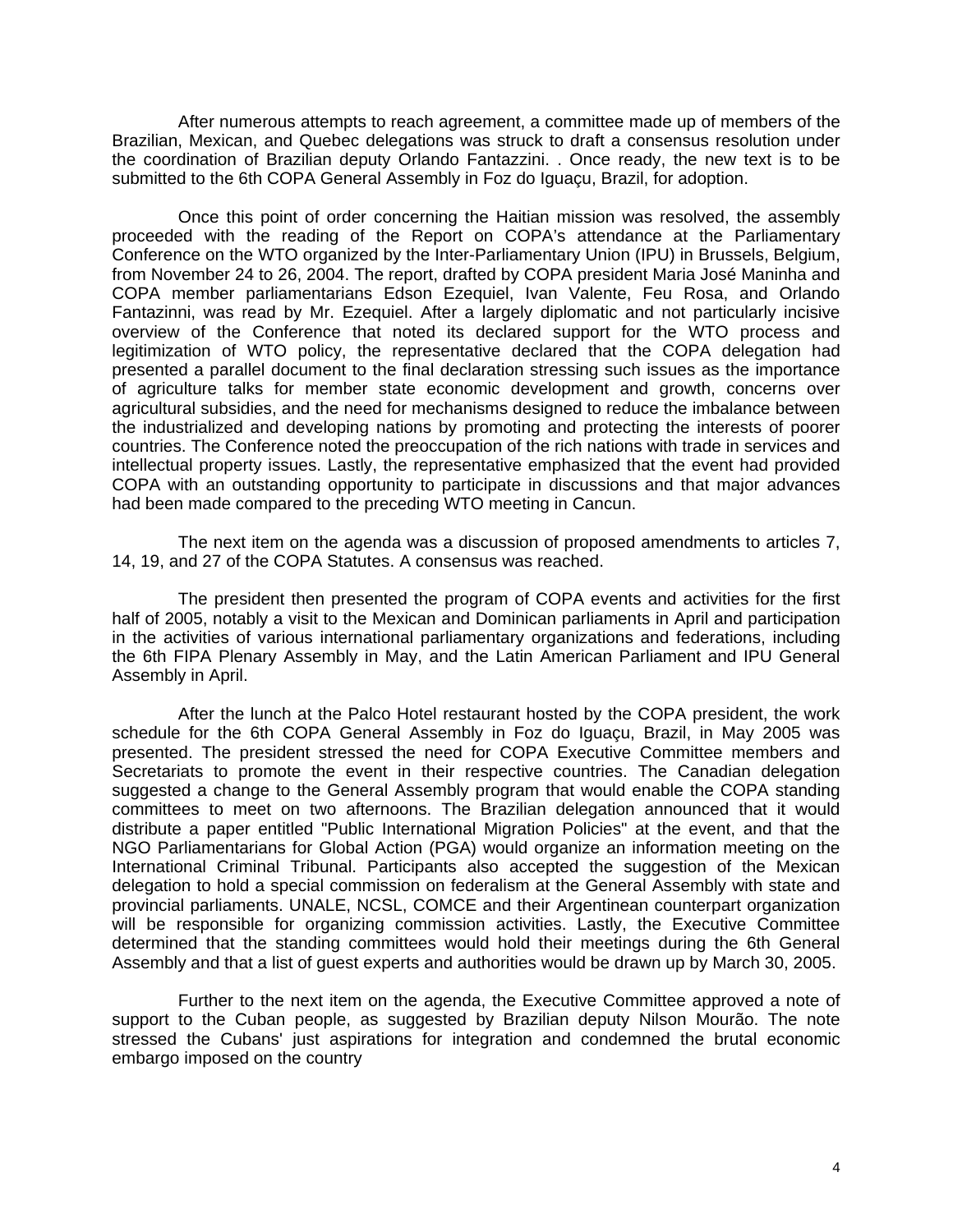The Québec delegation presented a resolution denouncing the actions of FARC in Colombia, as well as the kidnapping of Ingrid Bétancourt and her assistant Clara Rojas almost three years earlier. Brazilian deputies Orlando Fantazzini and Ivan Valente asked that the resolution also denounce paramilitary groups and the Colombian government. After a consensus was reached, participants approved a text denouncing the kidnapping and calling for action.

Argentinean deputy Mirta Rubini suggested that a special commission be set up at the 6th COPA General Assembly to deal with the 2005 Summit of the Americas slated for Argentina next November.

The COPA president presented a text by Senator Antonio Faz Alzamora of Puerto Rico on the undue interference of a U.S. court judge in the Puerto Rican general election. The president also drew attention to a text by *Rede Brasileira de Justiça Ambiental* (Brazilian network for environmental justice) accusing the *Petróleo Brasileiro S/A* oil company of causing severe environmental damage in Ecuador, mainly in Yasuni National Park, where it runs drilling operations that violate legal requirements and were never subject to impact studies to obtain regulatory approval. It was decided that a COPA delegation made up of deputies Nilson Mourão (Brazil) and Ricardo Ulcualngo (Ecuador) would visit Ecuador.

For the last agenda item, Mexican deputy and COPA treasurer Letícia Butierrez explained that several congresses and parliamentary assemblies had yet to honor their financial commitments to COPA, which could prevent them from attending the General Assembly. The Deputy provided the COPA account number and asked that the amounts due be paid.

Mexican deputy Víctor Humberto Benítez Treviño gave a brief summary of his book *La Sala Constitucional del Estado de México como Expresión del Federalismo del Siglo XXI* (The Mexican constitutional court as an expression of 21st century federalism) and offered several copies to participants.

Mexican deputy Cesar Santos Cantú announced that he was the new president of the Conference of Mexican State Legislatures and Legislators (COMCE) and that deputy Apolinar Casillas Gutiérrez was the new representative of the local legislatures of Mexico.

The president read a message from deputy Enrique Peña Nieto asking to resign from his position as executive secretary and be replaced by deputy Mirtha Calderón. His request was accepted and Ms. Calderón took over his position as COPA executive secretary.

Brazilian deputy Aparecida Gama provided a brief summary of the activities of the Network of Women Parliamentarians.

Once the agenda had been covered, Ms. Maninha turned the floor over to deputy Ramón Pez Ferro, who reported on the Cuban economic, social, and political situation. He discussed the U.S. economic blockade and explained how it differed from an embargo. He also noted that Cuba had high economic expectations with respect to its forthcoming entry into Mercosur. He congratulated participants and invited them to the dinner hosted by the National Assembly of People's Power of Cuba.